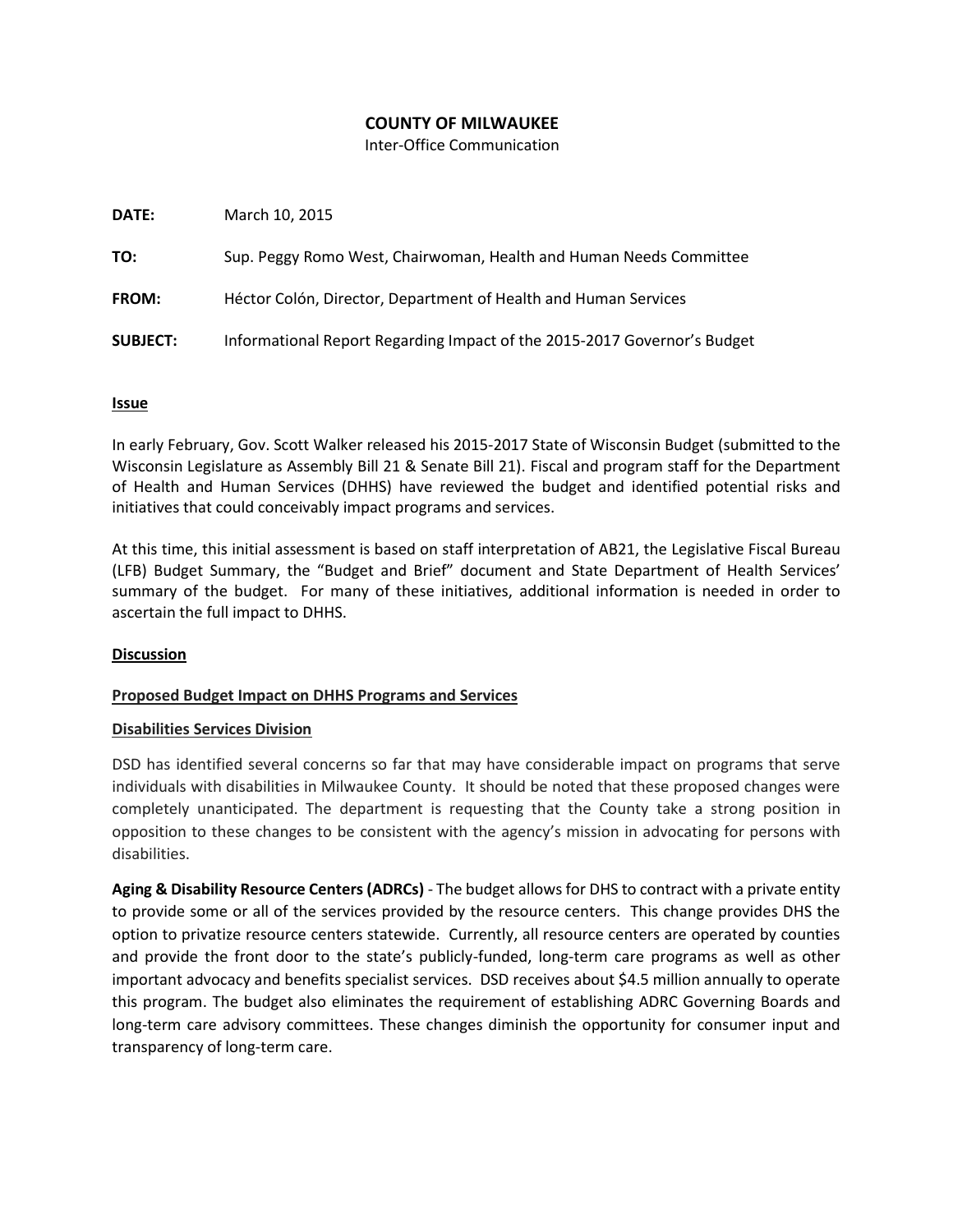**Family Care** – Although the Family Care Program is operated by the Milwaukee County Department of Family Care, people with disabilities served by DSD are greatly impacted by the changes being proposed in this area. The budget includes the abolishment of Family Care Districts statewide and contracts to be issued by DHS to statewide managed care providers only subject to a waiver from CMS. This measure appears to be necessary to consolidate all managed care operations into large statewide insurance companies. The budget would also remove the competitive bid process for managed care providers subject to federal waiver.

In addition, there is a provision to integrate Medicaid primary healthcare and long-term care (Family Care) for all those enrolled. While a waiver is needed from CMS to accomplish this change, it would require all individuals to have an integrated services model where choice is limited. There is also a provision to merge the Division of Long-Term Care with the Division of Healthcare Access and Accountability (Medicaid) to better support the shift from the current model of home and community based services to a larger, corporate insurance oversight model. (Kevin Moore, now Director of this division.)

The IRIS program, a very popular self-directed support model, is eliminated and is folded into the managed care model. IRIS provides more than 11,435 (as of November 2014) people with disabilities control over their own budgets to make cost-effective purchases for essential supports. This represents approximately 21 percent of the total state enrollment in all long-term care programs (total Family Care enrollment as of 8/1/14 was 41,510 statewide). This change will have a significant impact in Milwaukee County given that 50 percent of all individuals under age 60 select this option for long-term supports. (Milwaukee County has 5,007 IRIS participants as of 11/2014 or 44 percent of the State's total population.)

Requiring individuals with disabilities to participate in a managed care model will disrupt vital services, choice of doctor and other critical medical services that once established allowed people to live independently in the community.

**New Children's COP Program** – A Children's Community Options Program (CCOP) is created in lieu of the Family Support Program which is eliminated. While the fiscal analysis of this initiative needs to be completed, there is concern that families with children who have significant disabilities will not have funding available to provide critical supports. DSD currently receives about \$850,000 annually to operate the Family Support Program.

**MAPC Program** - The Medical Assistance Personal Care (MAPC) program is reduced by \$19 million which affects the intimate, daily supports that people with disabilities rely upon for things like bathing, dressing, getting meals and going to work. The MAPC program is essential to Wisconsin's commitment to providing opportunities for people with disabilities to live independently in the community. Although DSD no longer receives revenue from this program, it does pose a significant impact to the people it serves.

# **Delinquency & Court Services Division (DCSD)**

**Elimination of Corrective Sanctions Program (page 1724-1726 of AB21)** – The budget eliminates the Corrective Sanctions Program by July 1, 2017 and a Community Supervision Services Program is established in its place. Under the current Corrective Sanctions Program, youth are initially placed on electronic monitoring or GPS monitoring and must follow a strict schedule seven days a week. The State contracts with several community service providers to deliver services to meet the identified treatment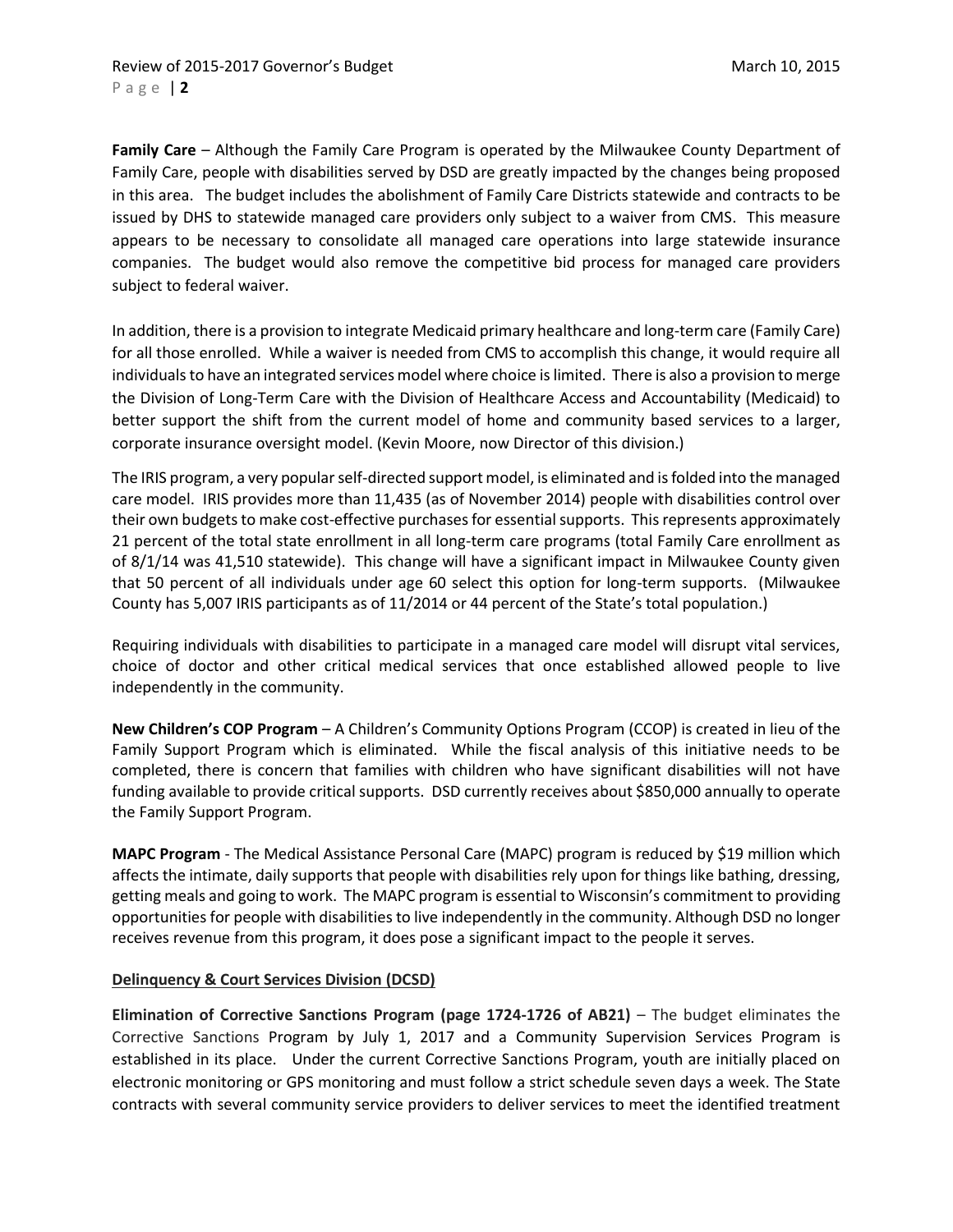needs of the youth and family. Instead of on-site programming after school and in the evening, the budget only provides for "report center programming" and there no longer appears to be any specific requirements on the number of juveniles and contacts a community supervision agent should handle.

In terms of the fiscal impact, the majority of the cost is currently covered by the State, and is in addition to the award of Youth Aids outlined in the annual State Notice. For 2013, DCSD received \$1,030,800 in Corrective Sanctions revenue which fully offset the invoiced charges. In 2014, Milwaukee County's Corrective Sanctions charges were \$885,203 (the final revenue amount won't be available for a few more weeks). Although the budget doesn't appear to eliminate the funding source for the modified program, it's not entirely clear at this point if there would be a fiscal impact to Milwaukee County.

Presumably, there would be funding appropriated for the higher level services that would be needed when the corrective sanctions program goes away, but the budget doesn't address that because it wouldn't actually occur until the 2017-2019 biennium.

**Juvenile Correctional Institutions -** The Governor's Budget projects an average daily population (ADP) of 315. The budget sets the daily rates at \$279 in FY2016 and \$287 in FY2017 which reflects a reduction from the current rate of \$301 for FY2015. The 2015 DCSD Adopted Budget assumed an increase of the current rate to \$308 (a 2.3 percent increase based on historical experience). Therefore, relative to the 2015 Adopted Budget, the Governor's rate of \$279 is a decrease of (\$29.00). The fiscal impact of the State's rate changes compared to the assumptions made in DCSD's 2015 Budget reflects about \$700,000 in savings for 2015.

The Governor recommends amending statutory language to enable the DOC, through competitive bidding, to select vendors for community reintegration services, improve research and measure program effectiveness. However, it's unclear what the impact would be to DCSD.

**Elimination of After Care Supervision** - The Budget eliminates aftercare supervision provided by the Department of Corrections (DOC) in lieu of contracting this service out with a private provider. The DCSD Administrator views this change as a potential opportunity for Milwaukee County. Currently, the county pays \$48 per child/per day for aftercare supervision through the State. If the county is able to contract directly with a provider, DCSD has more control over the program and costs and may be able to transition youth out of corrections earlier than if the contract was managed by the State.

**Administration of Youth Aids** – The administration for Youth Aids is shifted from the DOC to the Department of Children and Families (DCF) as of January 1, 2016. Fiscally, there would appear to be no impact. The amount of Youth Aids available State-wide continues to be set by State statute so on this point there shouldn't be any change by transitioning the administration from DOC to DCF.

### **Recommendation**

This report is informational and no action is required.